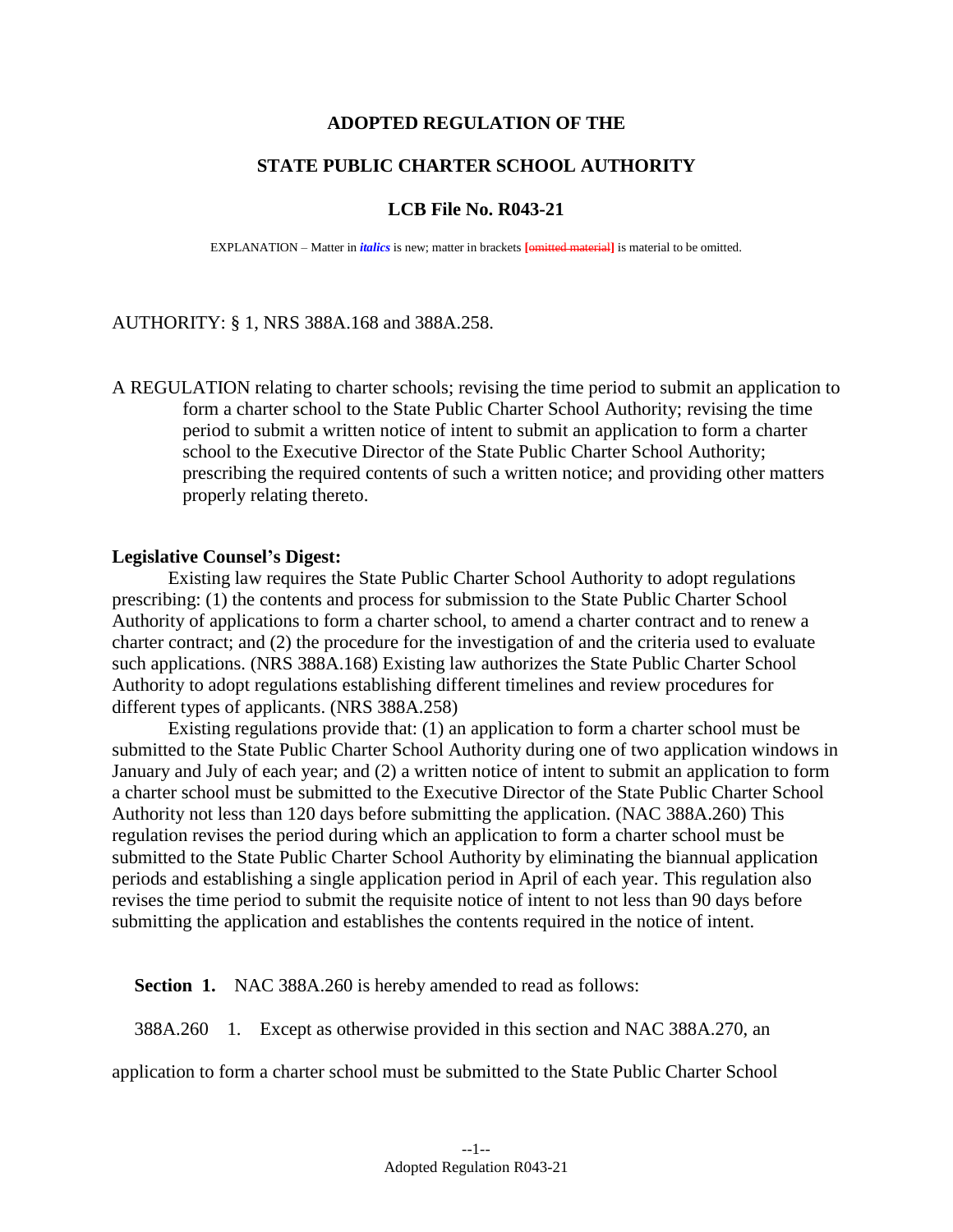Authority by an applicant **[**on or after January 1 and on or before January 15 or on or after July 1**]** *between April 15* and **[**on or before July 15**]** *April 30* of each year. *The State Public Charter School Authority may, upon request and for good cause shown, accept an application to form a charter school at any time.*

*2.* A prospective applicant must submit a written notice of intent to submit an application to form a charter school to the Executive Director, in the manner prescribed by the Executive Director, not less than  $\frac{120}{90}$  days before submitting the application. The **[State Public Charter** School Authority may, upon request and for good cause shown, accept an application to form a charter school at any time.**]** *notice of intent must include:*

*(a) The proposed name of the proposed charter school;*

*(b) The name, address, telephone number and electronic mail address of the person appointed pursuant to NAC 388A.115 to act as liaison between the committee to form the proposed charter school and the proposed sponsor;*

*(c) The name of the county and, if applicable, the address or zip code in which the proposed charter school will be located;*

*(d) The zip codes that the proposed charter school seeks to serve;*

*(e) The grade levels that the proposed charter school seeks to serve;*

*(f) The number of students in each grade level that the proposed charter school seeks to serve;*

*(g) Whether the proposed charter school will be dedicated to providing educational programs and opportunities for pupils who are at risk;*

*(h) Whether the proposed charter school will provide a program of distance education;*

*(i) The date and school year on which the proposed charter school will begin operation;*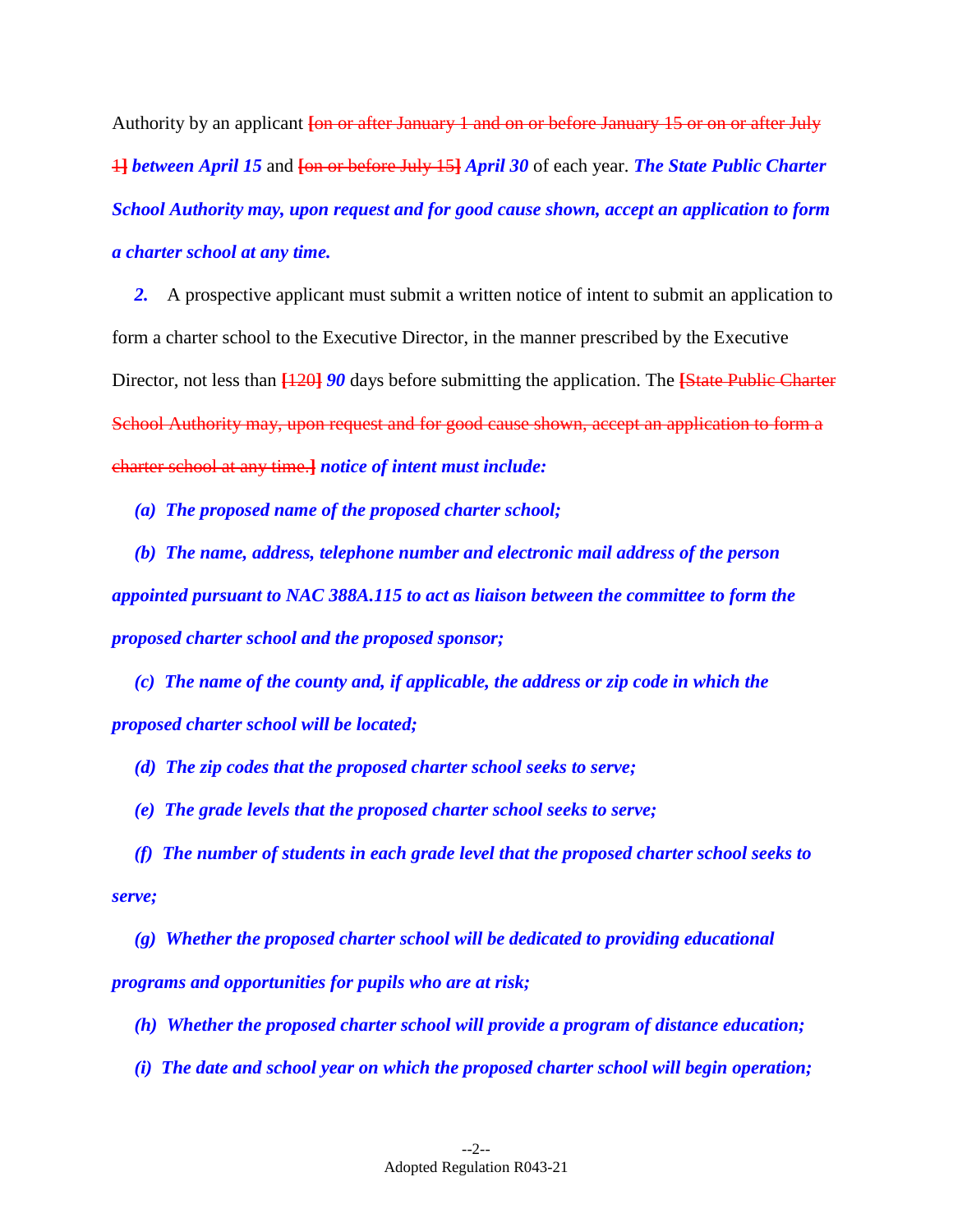*(j) Whether the committee to form the proposed charter school intends to contract or is considering contracting with an educational management organization or a charter management organization to provide services to the charter school and, if so, the name of the educational management organization or charter management organization; and*

*(k) Any other information requested by the Executive Director.* 

*3.* An application to form a charter school must comply with NAC 388A.265 and be submitted on a form prescribed by the Executive Director which must include, without limitation:

(a) A timeline for the selection of an applicant to form a charter school;

(b) Any prerequisites for conferences with and training of an applicant;

(c) The criteria and procedures which will be used to score applications;

(d) The criteria which will be used to recommend approval of an application to form a charter school, including, without limitation, the minimum score necessary for an application to be eligible for recommendation; and

(e) The earliest date on which an applicant that is selected to form a charter school may open the charter school.

**[**2.**]** *4.* The State Public Charter School Authority will examine each application submitted pursuant to this section. If the State Public Charter School Authority determines that an application is incomplete or does not satisfy the requirements of this chapter or chapter 388A of NRS, the State Public Charter School Authority will not process the application. The failure of the State Public Charter School Authority to identify or notify an applicant of a deficiency during its review of an application does not constitute a waiver of the appropriate requirement. Each applicant shall ensure that its application is complete and satisfies the requirements of this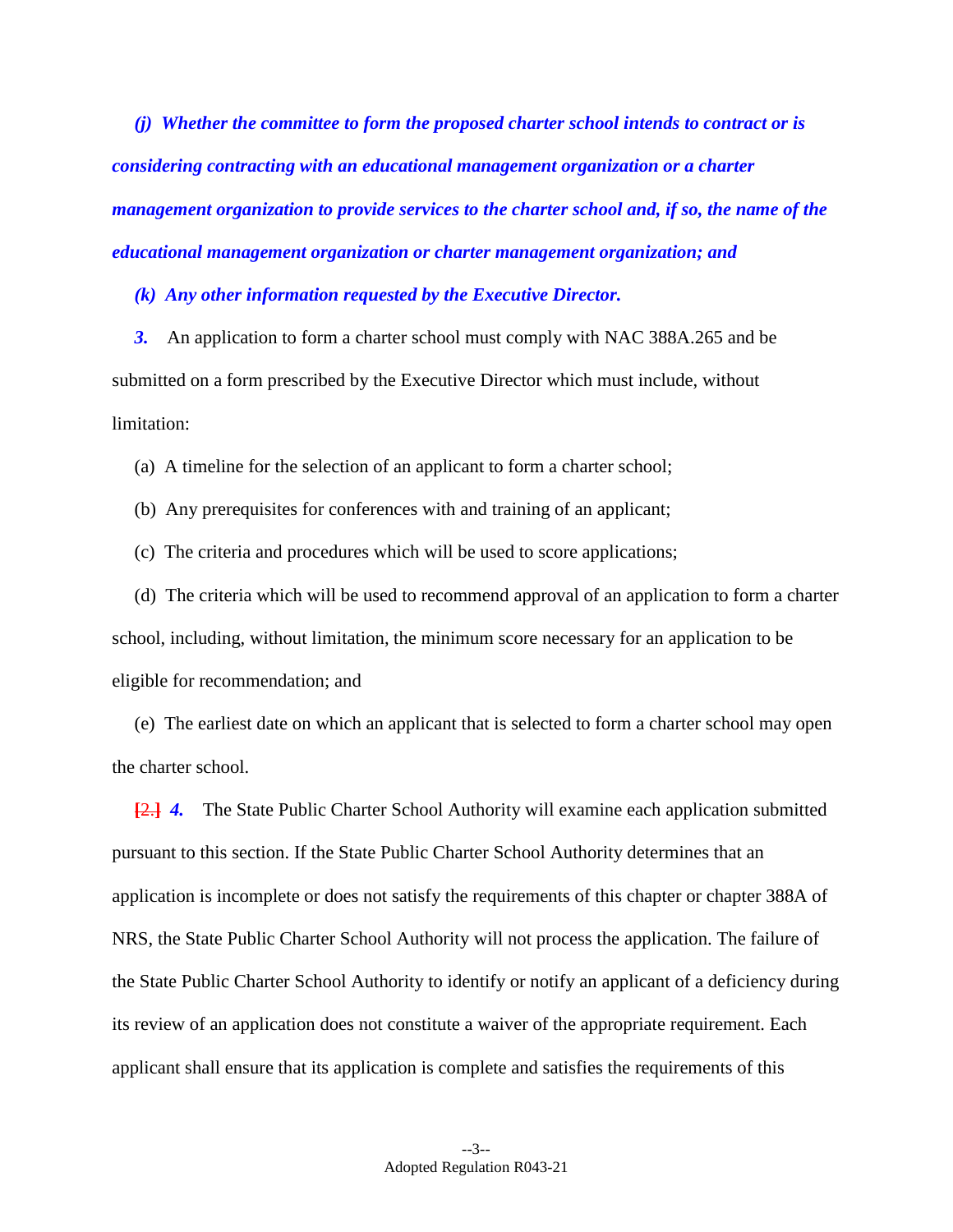chapter and chapter 388A of NRS at all times during which the application is under review by the State Public Charter School Authority.

**[**3.**]** *5.* An applicant may withdraw an application to form a charter school by providing written notice to the State Public Charter School Authority.

**[**4.**]** *6.* The State Public Charter School Authority will establish an application review panel composed of experts selected by the Executive Director who are not employed by the State Public Charter School Authority and employees of the State Public Charter School Authority to the extent such employees are available and appropriate to serve on the panel. After the State Public Charter School Authority has determined that an application is complete, the State Public Charter School Authority will:

(a) Publish on the Internet website maintained by the State Public Charter School Authority the version of the application which complies with NAC 388A.265; and

(b) Submit the application to the application review panel to:

(1) Review and score the application in accordance with the criteria described in the application; and

(2) Conduct an interview with the applicant to assess the qualifications of the applicant and the ability of the applicant to establish a high-quality charter school which may include, without limitation, one or more interviews with members of the applicant or with any proposed school leader, educational management organization or other party identified in the application. Any person interviewed pursuant to this subparagraph shall not disclose the contents of the interview to any other person.

**[**5.**]** *7.* The members of the application review panel established pursuant to subsection **[**4:**]** *6:*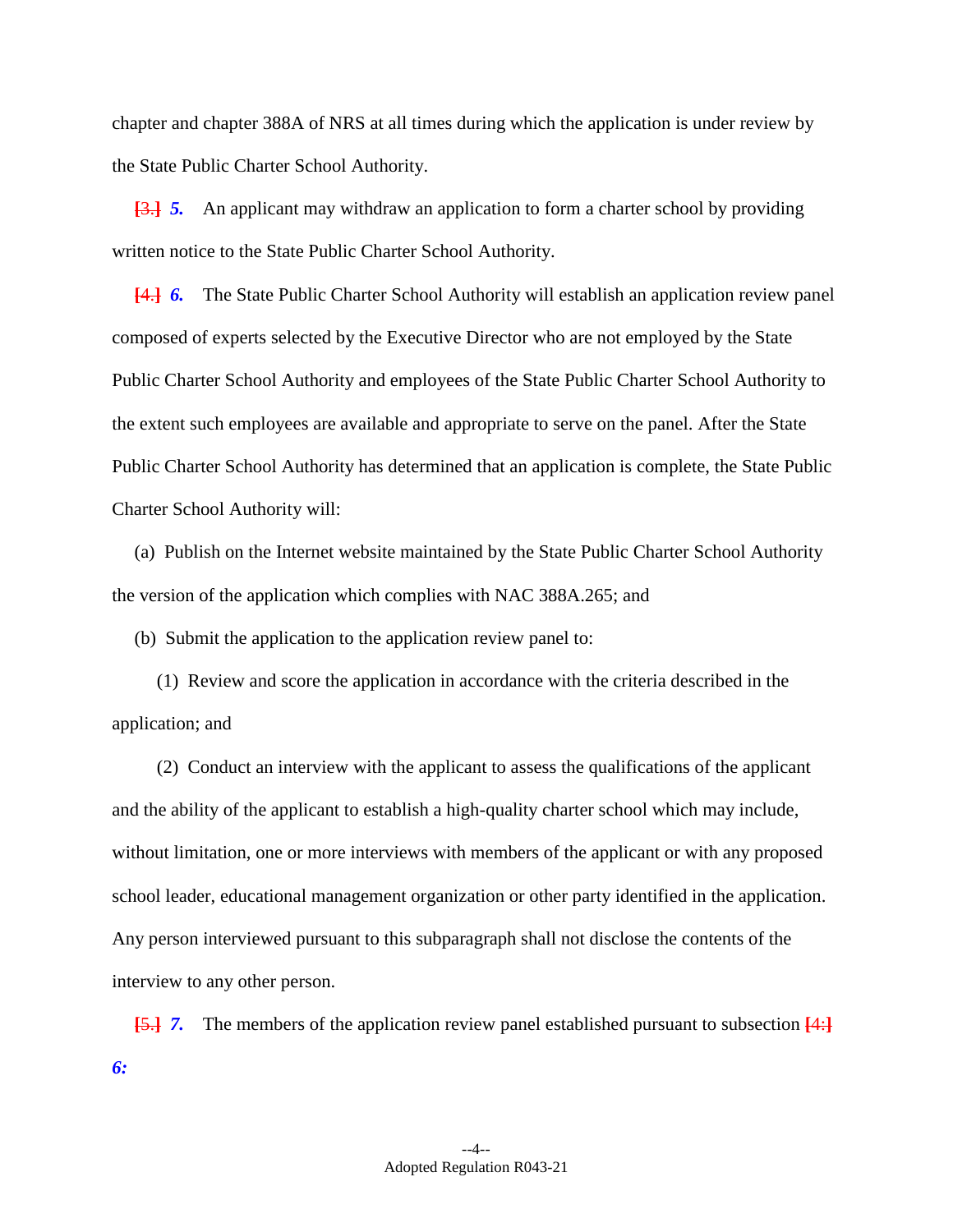(a) Shall not discuss applications with any person other than the members of the application review panel or the State Public Charter School Authority and its employees;

(b) Shall not accept meals, entertainment, gifts or gratuities in any form from any person or organization with an interest in the results of the selection process;

(c) Shall immediately disclose to the State Public Charter School Authority the discovery of any past or present relationship with an applicant, including, without limitation, with any current or prospective employee, agent, officer or director of the sponsor of the proposed charter school, any affiliated entity or any other person with an interest in the application; and

(d) Shall complete a questionnaire regarding conflicts of interest prescribed by the Executive Director to ensure that each member has no pecuniary interest in the approval or denial of any application which he or she may review.

**[**6.**]** *8.* After the application review panel reviews and scores an application and conducts an interview with the applicant, the panel must submit its recommendation and supporting information to the Executive Director. The Executive Director or his or her designee shall consider the recommendations of the application review panel, draft a staff recommendation and forward the staff recommendation and the application to the State Public Charter School Authority for review. The State Public Charter School Authority:

(a) Will review and evaluate all application materials according to the criteria established in subsection **[**7;**]** *9;*

(b) May consider the score given to the application by the application review panel and consider the staff recommendation forwarded pursuant to subsection **[**6;**]** *8;* and

(c) Will determine whether to approve the application to form a charter school.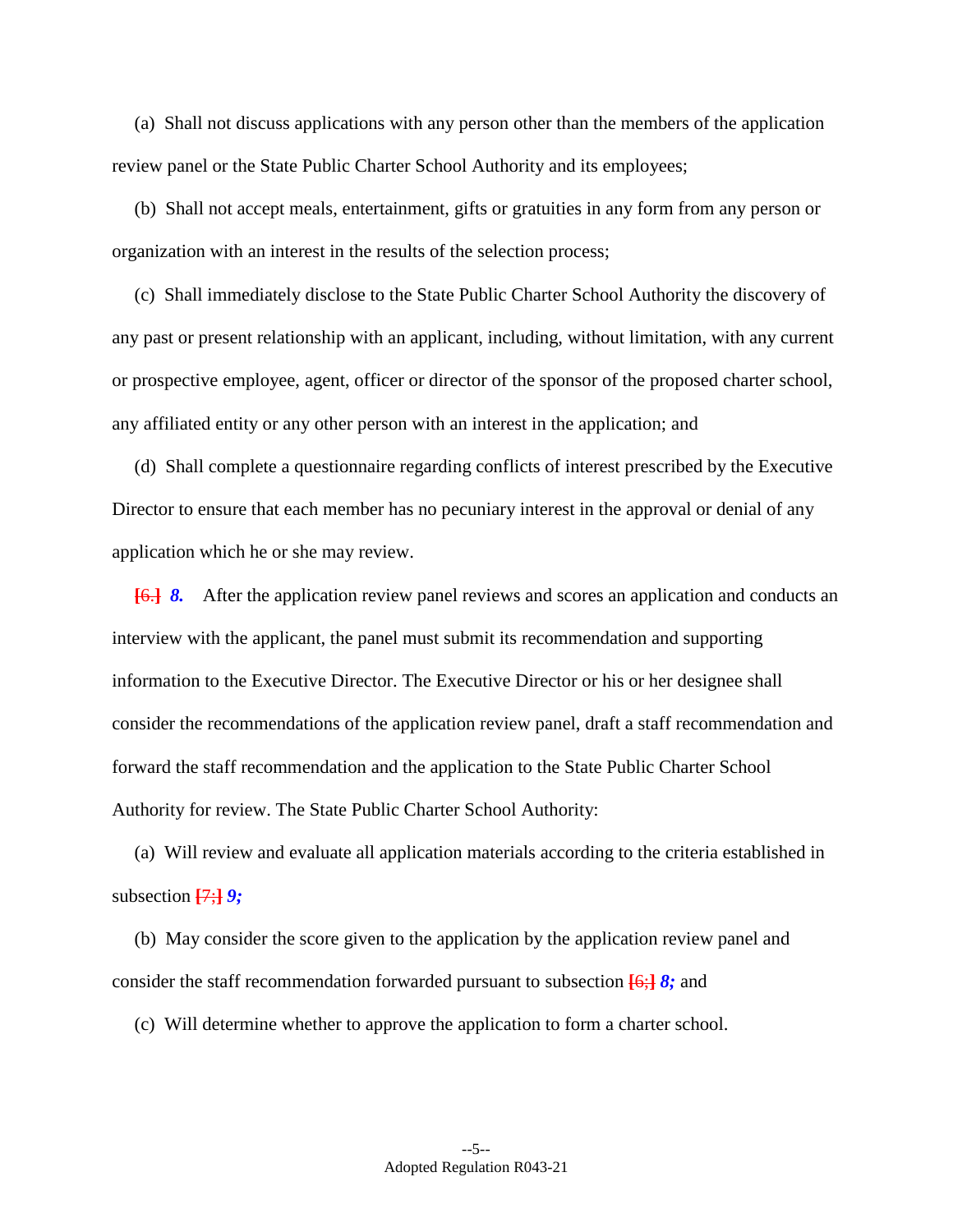**[**7.**]** *9.* The State Public Charter School Authority will consider, without limitation, whether the applicant has demonstrated the capacity to:

(a) Further the purposes for the establishment of charter schools pursuant to chapter 388A of NRS;

(b) Comply with all laws and regulations affecting charter schools, including, without limitation, laws and regulations concerning pupils with disabilities, pupils who are English learners, pupils who are academically behind their peers and gifted and talented pupils;

(c) Meet its projections for enrollment through a demonstration of support for the proposed charter school in the communities from which pupils would be likely to enroll;

(d) Develop and implement a plan for recruitment and retention consistent with the provisions of this chapter and chapter 388A of NRS;

(e) Involve parents and guardians as partners in the education of their children;

(f) Develop a proposed program which enhances options for pupils in the areas served by the proposed charter school;

(g) Develop a management structure and plan which enables the proposed charter school to function at a high level of performance and which will achieve the goals and mission set forth in its charter contract, including, without limitation, information about the proposed staff and members of the governing body of the proposed charter school and the roles, responsibilities and manner of selection of the governing body;

(h) Develop bylaws which govern the governing body of the proposed charter school in a manner consistent with this chapter and chapter 388A of NRS;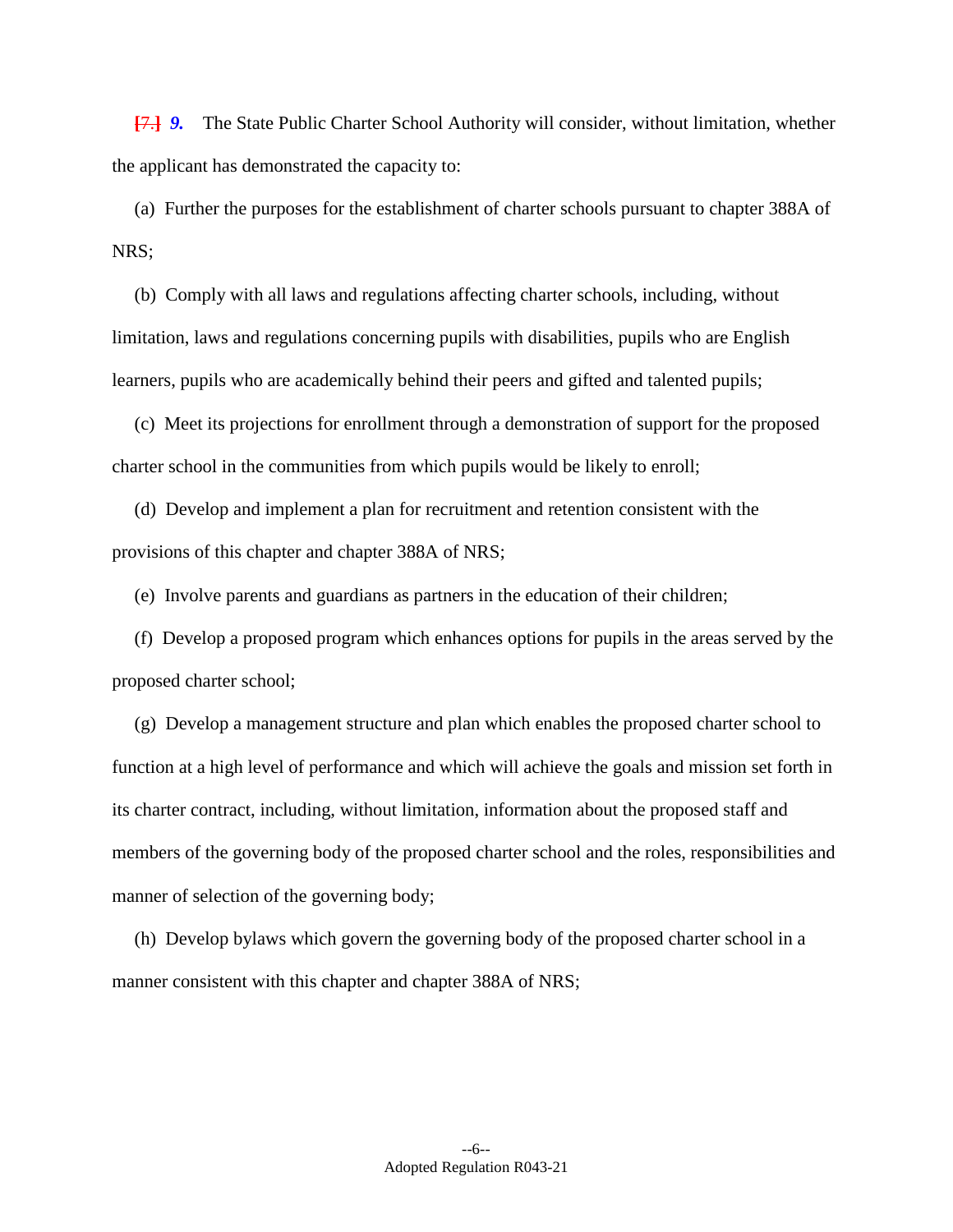(i) Develop a management structure and plan which enables the governing body of the proposed charter school to oversee multiple campuses or a network of charter schools, including the roles and responsibilities of school leaders and administrators, if applicable;

(j) Assure that pupils enrolled in the proposed charter school will meet the same performance standards and assessment requirements for pupils in other public schools;

(k) Develop goals for each year of the charter contract for the proposed charter school to help measure the progress and success of the school in fulfilling the terms of its charter which:

(1) Supplement, but do not supplant, the indicators, metrics and measurements contained in the performance framework established by the State Public Charter School Authority; and

(2) Are specific to the mission of the proposed charter school, if applicable;

(l) Effectively administer its educational programs, school operations and finances in accordance with state and federal laws and regulations and the provisions of any applicable federal grant for charter schools;

(m) Establish a process to provide to pupils, parents, guardians, the State Public Charter School Authority, other interested parties and the public all information required to be provided by state and federal laws and regulations and to provide to the State Public Charter School Authority, the Department of Education, the State Board of Education, the Governor and the Legislative Counsel Bureau such information as those entities may request;

(n) Develop an enrollment policy consistent with federal laws and regulations, this chapter and chapter 388A of NRS;

(o) Ensure the thoroughness and accuracy of the information contained in its application;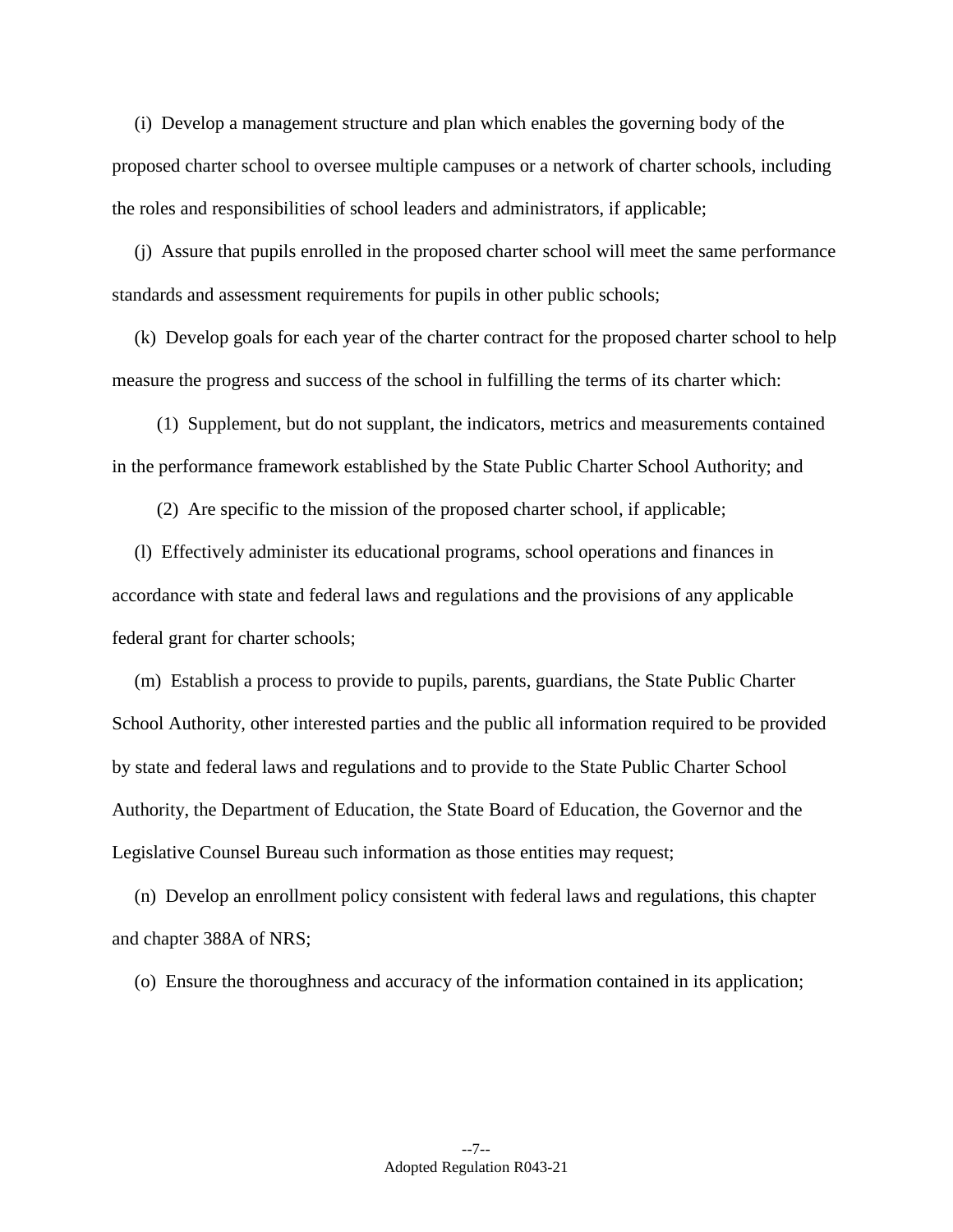(p) Provide school facilities which comply with all applicable municipal building codes and other applicable laws and which are adequate to meet the program requirements of the proposed charter school;

(q) Develop a governing body with the capacity to effectively govern the proposed charter school and, if applicable, to effectively govern more than one campus or school; and

(r) Build a network of charter schools, if applicable.

**[**8.**]** *10.* If an applicant, any person who is a member of a group comprising an applicant, any vendor or educational management organization which is proposed to contract with the charter school or any person proposed to be employed by the charter school or by a vendor or educational management organization which is proposed to contract with the charter school has a current or previous relationship with a charter school in this or any other state, the State Public Charter School Authority and the Executive Director may consider all information relating to the performance of such a charter school when evaluating the application of the applicant, including, without limitation, any information reported to the general public or the State Public Charter School Authority by other sponsors of charter schools or by other clients of the vendor or educational management organization.

**[**9.**]** *11.* The decision of the State Public Charter School Authority on whether to approve an application to form a charter school is a final decision.

**[**10.**]** *12.* If the State Public Charter School Authority approves an application to form a charter school pursuant to this section, the applicant must:

(a) Submit a draft of each document required pursuant to NAC 388A.410 to the State Public Charter School Authority for review and approval before opening the charter school; and